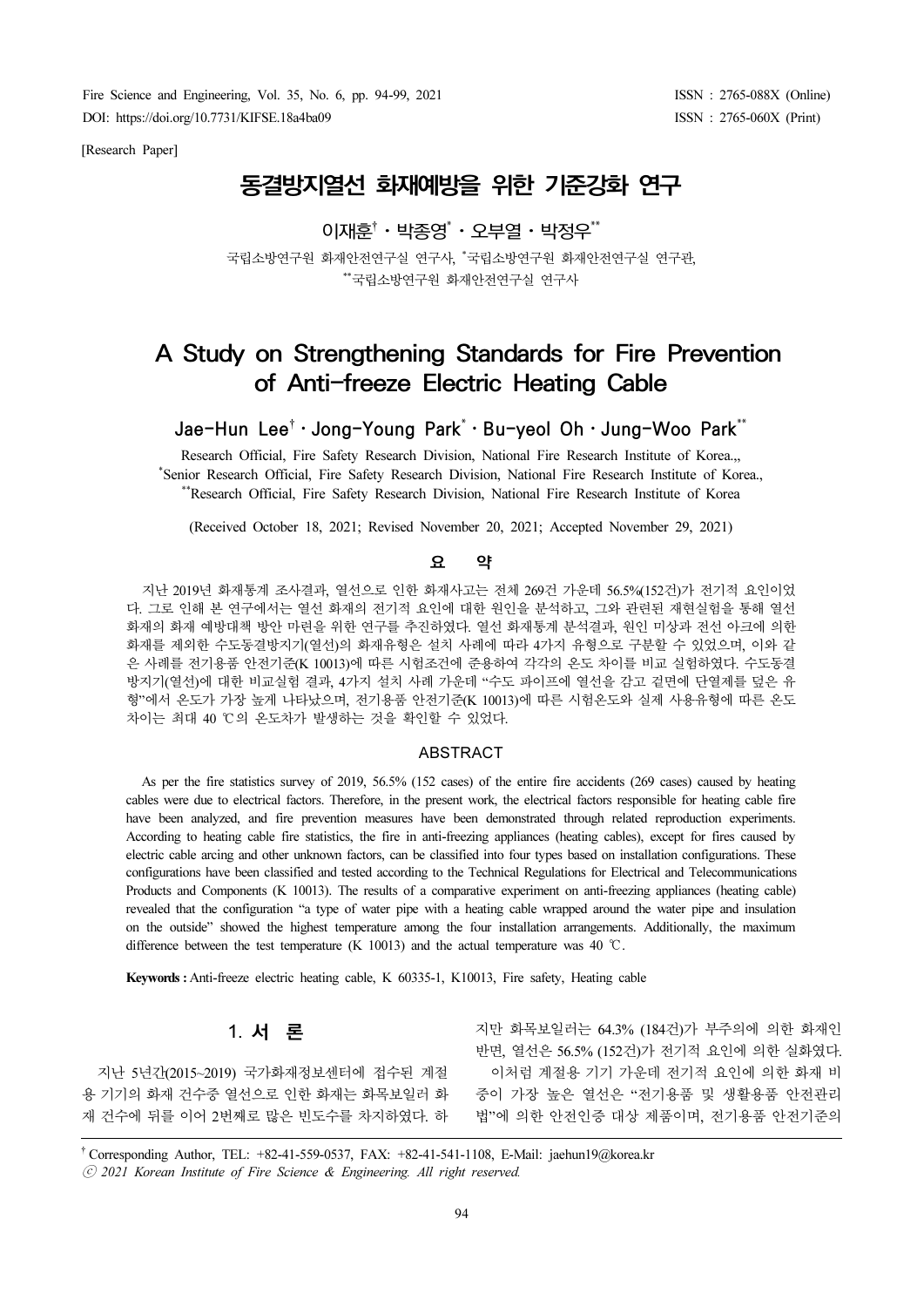

Figure 1. Anti-freeze electric heating cable fire statistics.

적합성 평가 기준에 따라 관리되고 있다. 하지만, 열선 화 재는 매년 꾸준한 증가 추세를 보이고 있고, 이를 위한 화 재예방 대책으로 기술기준 보완이 절실히 요구되고 있는 실정이다. 그러나, 해당 기술기준에 의한 적합성 평가기준 과 실제 사용사례에 의한 비교 연구자료가 없어 이에 따른 기술기준 검토 요구자료 마련을 위한 실험이 필요하였다.

따라서 본 연구에서는 열선에 대한 전기용품 안전기준 에 의한 시험조건과 실제 사용사례를 비교하고, 안전기준 과 실제 사용사례를 적용한 재현실험을 통해 열선에 대한 온도 차이를 비교 분석하여 화재 예방 강화 방안을 도출하 고자 한다.

### 2. 본 론

#### 2.1 화재통계 분석

2015년부터 2019년까지 5년간 열선으로 인한 화재사고 가운데 원인 미상과 복합적인 요소 및 일반전선에 의한 화 재와 같은 간접요인을 제외하고, 수도동결방지기(열선)에 서 발화된 직접적인 화재요인만을 추려 화재 발생 건수를 확인해보면 Figure 1과 같이 화재 발생 추이는 매년 꾸준한 증가 추세를 보이고 있다.

이를 좀 더 세분화하여 계절별로 화재발생현황을 그래 프로 분석해 보면, 수도동결방지기(열선)의 제품 특성상 상 대적으로 겨울철에 많은 빈도수를 차지하기는 하지만, 반 드시 겨울철에만 화재가 발생한 것은 아니였다. 이는 수도 동결방지기(열선)가 겨울철에만 사용되는 것이 아니라, 다 양한 용도로 1년 내내 상시전원에 의해 사용되고 있다는 것을 Figure 2와 같은 통계자료를 통해 확인할 수 있었다.

#### 2.2 화재사례 분석

국가화재정보시스템을 통해 수도동결방지기(열선)의 화 재사례를 종합해 볼 때, Figure 3과 같이 총 4가지 설치 사 례들로 정리할 수 있었다(1). ➀ 수도 파이프에 열선을 일정 한 간격으로 감은 상태, 2 수도 파이프에 열선을 감고 그 겉면에 보온재를 감싼 상태, ➂ 수도 파이프에 보온재를 감 싸고 그 겉면에 열선을 감은 상태, ➃ 수도 파이프에 열선



Figure 2. Seasonal fire occurrence statistics.



Figure 3. Fire type.



Figure 4. Statistics by type.

만 불규칙하게 감겨진 상태.

이 가운데 Figure 4의 연도별 설치 사례에 따른 화재발생 현황을 분석해 보면, "➁ 수도 파이프에 열선을 감고, 그 겉 면에 보온재를 감싼 상태"가 가장 높은 비중을 차지하였고, 그 뒤를 이어 ➀-➂-➃ 순으로 나타났다.

이와 같은 설치 조건은 실험기준 반영을 위한 가장 큰 요소로 판단하고, 본 실험에서의 중요한 실험조건으로 기 준 계획을 수립하였다.

#### 2.3 제품구조 분석

수도동결방지기(열선)의 분류는 Table 1과 같이 용도별 (시설, 단품), 타입별(일반형, 삽입형 등), 재질별(PVC, 실리 콘 등), 제어방식별(정온방식, 센서방식) 등의 형태로 구분 할 수 있다(2).

또한, 수도동결방지기(열선)의 제품구조는 제어방식에 따라 정온방식과 센서방식으로 분류할 수 있으며, 제품에 대한 구조는 Figure 5와 같다(3).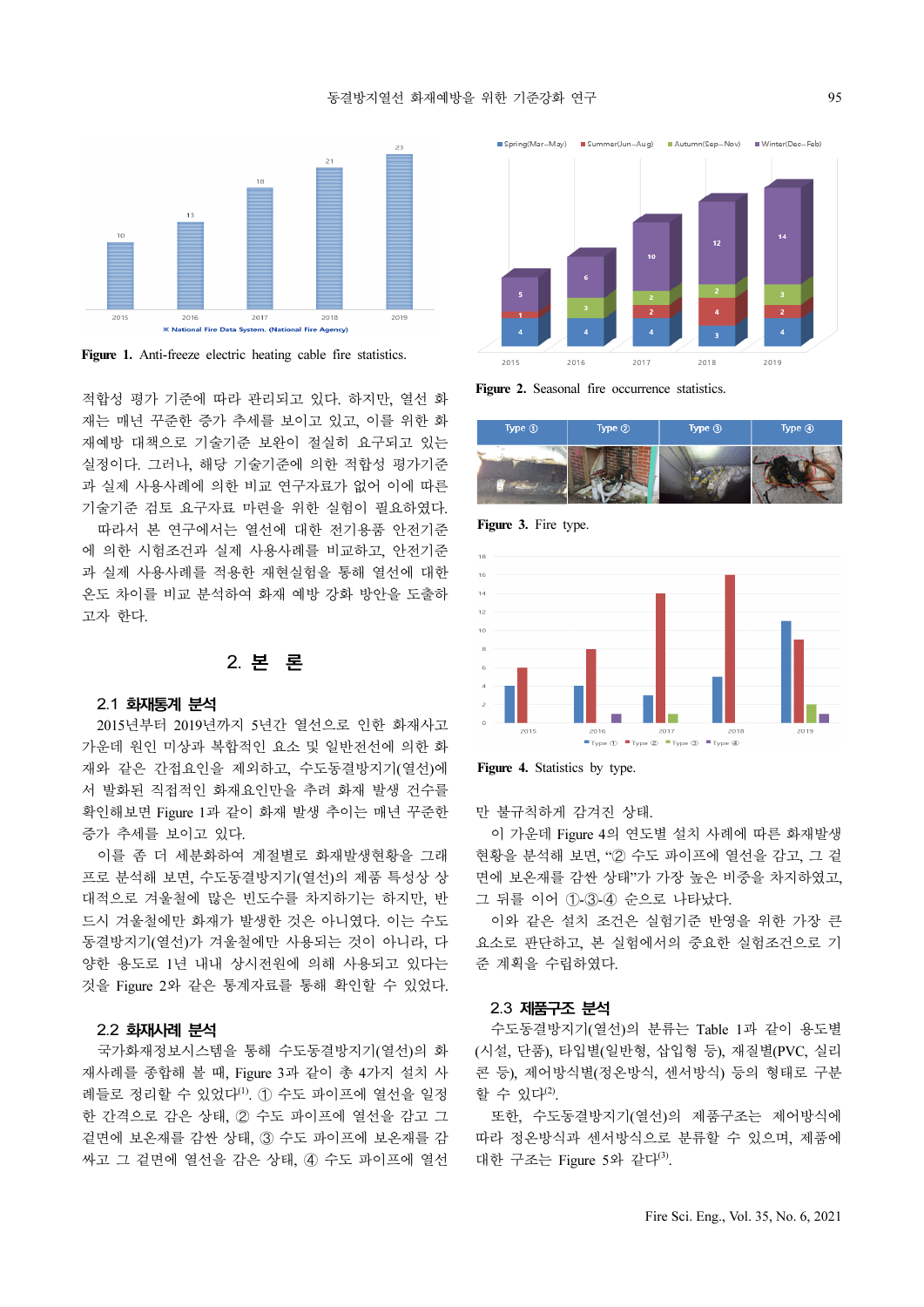| Purpose           | <b>Division</b>                | Explanation                                                                               | Note                                                                 |  |  |
|-------------------|--------------------------------|-------------------------------------------------------------------------------------------|----------------------------------------------------------------------|--|--|
| Use               | Building equipment             | Products installed in facilities or facilities such as buildings                          | * Not applicable to electrical and<br>daily necessities safety laws. |  |  |
|                   | Household                      | Products that can be easily installed by the general public                               |                                                                      |  |  |
| Type              | General type                   | Products used by winding around other pipes                                               |                                                                      |  |  |
|                   | Insert type                    | Products to be installed by inserting them inside the piping                              |                                                                      |  |  |
| Material          | PVC                            |                                                                                           |                                                                      |  |  |
|                   | Silicon                        | Classification by heater outer skin material                                              |                                                                      |  |  |
| Control<br>method | Constant temperature<br>method | A method that voluntarily controls the current based on the<br>resistance of the heat ray |                                                                      |  |  |
|                   | Sensor method                  | A method of controlling the current via a temperature sensor                              |                                                                      |  |  |

Table 1. Anti-Feeeze Electric Heating Cabel Classification

※ Heat ray type only.



Figure 5. Anti-freeze electric heating cable structure.

#### 2.4 실험조건

수도동결방지기(열선)의 실험조건은 전기용품 안전기준 (K60335-1, K10013)을 준용한 Tables 2~4의 시험조건을 기 본으로 적용하였으나, K 10013의 11.7항 시험조건에서 "관 에 붙여 사용하는 것에 있어서는 시험품의 철판에 통상 사 용상태로 부착" 하는 조건 대신 ➀ 수도 파이프에 열선을 일정한 간격으로 감은 상태, ➁ 수도 파이프에 열선을 감고 그 겉면에 보온재를 감싼 상태, ➂ 수도 파이프에 보온재를 감싸고 그 겉면에 열선을 감은 상태, ➃ 수도 파이프에 열 선만 불규칙하게 감겨진 상태를 Figure 6과 같은 실험조건 으로 대체하여 적용하였다<sup>(4,5)</sup>.

실험용 샘플 선정은 온‧오프라인에서 유통되고 있는 수 도동결방지기(열선) 10개를 무작위로 선별하였으며, 동일 한 조건의 비교실험을 위해 다음과 같은 형태의 열선으로 한정하였다.

- ‧⋅용도: 건축물 시설에 시공하는 제품이 아닌 일반인에 의해 쉽게 설치가 가능한 제품
- 타입: 수도 배관에 삽입하거나 밴드형 또는 면상형이 아닌 배관 외부에 감아서 사용하는 일반형(열선) 제품

## 2.5 실험결과

본 실험에 적용한 실험장비는 일정한 실험환경 유지를 위한 온‧습도 워크인챔버, 온도측정을 위한 디지털 온도기 록계, 전압조정을 위한 CVCF, 슬라이닥스 및 디지털 파워

|  | <b>Table 2.</b> Household and Similar Electrical Appliances - Safety |  |  |  |  |  |
|--|----------------------------------------------------------------------|--|--|--|--|--|
|  | Standards (General Conditions for the Tests)                         |  |  |  |  |  |

| K 60335-1                                                     | K 10013                               |
|---------------------------------------------------------------|---------------------------------------|
| 5. General conditions for the test                            | 4. General conditions<br>for the test |
| Unless otherwise specified, the                               |                                       |
| tests are carried out in accordance                           | This clause of Part 1                 |
| with this clause.                                             | is applicable except as<br>follows.   |
| 5.5 The tests are carried out with                            |                                       |
| the appliance or any movable part<br>of it placed in the most | 4.7 Addition:                         |
| unfavourable position that may                                | The test of Clauses 10,               |
| occur in normal use.                                          | 11 and 19 are carried                 |
|                                                               | out at the most                       |
| 5.7 The tests are carried out in a                            | unfavourable ambient                  |
| draught-free location at an                                   | temperature within the                |
| ambient temperature of $20 \pm 5$ °C.                         | range of -10 to 5 $\degree$ C         |
| Ifthe temperature attained by any                             |                                       |
| part is limited by a temperature                              |                                       |
| sensitive device or is influenced                             |                                       |
| by the temperature at which a                                 |                                       |
| change of state occurs, for                                   |                                       |
| example when water boils, the                                 |                                       |
| ambient temperature is maintained                             |                                       |
| at $23 \pm 2$ °C in case of doubt.                            |                                       |
| 5.10 The tests are carried out on                             |                                       |
| the appliance as supplied.                                    |                                       |
| However, an appliance                                         |                                       |
| constructed as a single appliance                             |                                       |
| but supplied in a number of units                             |                                       |
| is tested after assembly in                                   |                                       |
| accordance with the instructions                              |                                       |
| provided with the appliance.                                  |                                       |

메터, 실험전 제품결함 확인을 위한 내전압시험기 등을 사 용하였다.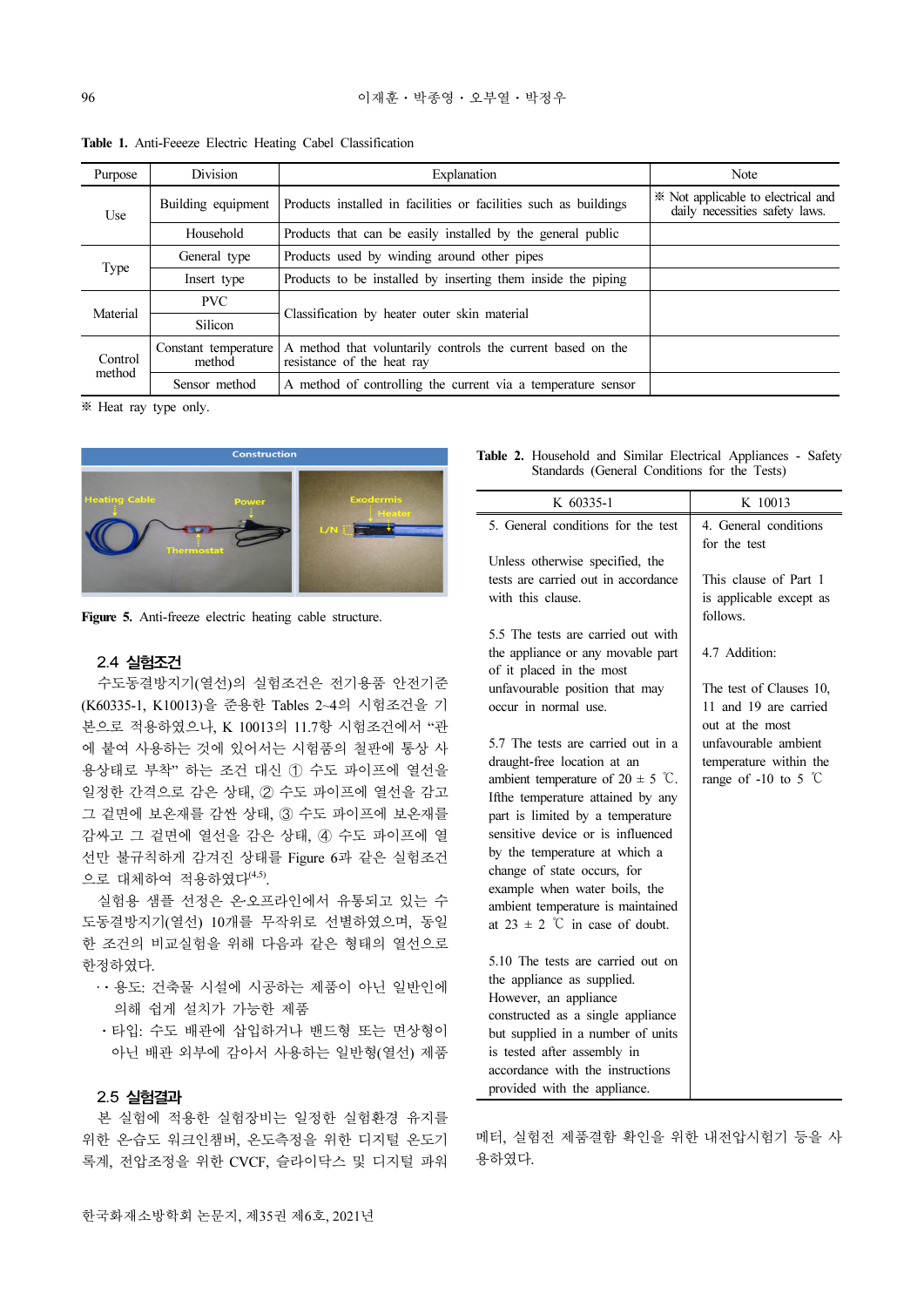Table 4. Household and Similar Electrical Appliances - Safety

| Standards (Heating)                                                                                                                                                                                                                                                                                                                                                                                                                                                                                                                                                                                                                                                                                                                                                                                                                                                                                                                                                                                                                                                                                                                                                      |                                                                                                                                                                                                                                                                                                                                                                                                                                                                                                                                                                                                                                      | Standards (Abnormal Operation)                                                                                                                                                                                                                                                                                                                                                                                                                                                                                                                                                                                                                                                                                                                                                                                                                                                                                                                                                                                                                                     |                                                                                                                                                                                                                                                                                                                                                                             |  |  |
|--------------------------------------------------------------------------------------------------------------------------------------------------------------------------------------------------------------------------------------------------------------------------------------------------------------------------------------------------------------------------------------------------------------------------------------------------------------------------------------------------------------------------------------------------------------------------------------------------------------------------------------------------------------------------------------------------------------------------------------------------------------------------------------------------------------------------------------------------------------------------------------------------------------------------------------------------------------------------------------------------------------------------------------------------------------------------------------------------------------------------------------------------------------------------|--------------------------------------------------------------------------------------------------------------------------------------------------------------------------------------------------------------------------------------------------------------------------------------------------------------------------------------------------------------------------------------------------------------------------------------------------------------------------------------------------------------------------------------------------------------------------------------------------------------------------------------|--------------------------------------------------------------------------------------------------------------------------------------------------------------------------------------------------------------------------------------------------------------------------------------------------------------------------------------------------------------------------------------------------------------------------------------------------------------------------------------------------------------------------------------------------------------------------------------------------------------------------------------------------------------------------------------------------------------------------------------------------------------------------------------------------------------------------------------------------------------------------------------------------------------------------------------------------------------------------------------------------------------------------------------------------------------------|-----------------------------------------------------------------------------------------------------------------------------------------------------------------------------------------------------------------------------------------------------------------------------------------------------------------------------------------------------------------------------|--|--|
| K 60335-1                                                                                                                                                                                                                                                                                                                                                                                                                                                                                                                                                                                                                                                                                                                                                                                                                                                                                                                                                                                                                                                                                                                                                                | K 10013                                                                                                                                                                                                                                                                                                                                                                                                                                                                                                                                                                                                                              | K 60335-1                                                                                                                                                                                                                                                                                                                                                                                                                                                                                                                                                                                                                                                                                                                                                                                                                                                                                                                                                                                                                                                          | K 10013                                                                                                                                                                                                                                                                                                                                                                     |  |  |
| 11. Heating                                                                                                                                                                                                                                                                                                                                                                                                                                                                                                                                                                                                                                                                                                                                                                                                                                                                                                                                                                                                                                                                                                                                                              | 11. Heating                                                                                                                                                                                                                                                                                                                                                                                                                                                                                                                                                                                                                          | 19. Abnormal operation                                                                                                                                                                                                                                                                                                                                                                                                                                                                                                                                                                                                                                                                                                                                                                                                                                                                                                                                                                                                                                             | 19. Abnormal operation                                                                                                                                                                                                                                                                                                                                                      |  |  |
| 11.2 Built-in appliances are<br>installed in accordance with<br>the instructions.<br>Other heating appliances and<br>other combined appliances<br>are placed in a test corner as<br>follows:<br>appliances normally placed<br>on a floor or table in use,<br>are placed on the floor as<br>near to the walls as possible;<br>appliances normally fixed to<br>a wall are fixed to one of<br>the walls, as near to the<br>other wall and floor or<br>ceiling as is likely to occur,<br>taking into account the<br>instructions;<br>appliances normally fixed to<br>a ceiling are fixed to the<br>ceiling as near to the walls<br>as is likely to occur, taking<br>into account in the<br>instructions.<br>11.3 As far as is possible,<br>the appliance is positioned<br>so that the thermocouples<br>detec the highest<br>temperatures.<br>11.4 Heating appliances are<br>operated under normal<br>operation and at 1,15 times<br>rated power input.<br>11.7 The appliance is<br>operated for a duration<br>corresponding to the most<br>unfavourable conditions of<br>normal use.<br>NOTE The duration of the<br>test may consist of more<br>than one cycle of operation. | This clause of Part 1 is<br>applicable except as<br>follows.<br>11.2 This clause of Part 1<br>is applicable except as<br>follows.<br>11.4 This clause of Part 1<br>is applicable except as<br>follows.<br>11.7 Replacement:<br>Underwater equipemet<br>operates by sumerging it in<br>water, and when used by<br>attaching it to a pipe, it<br>operates by adhering to a<br>fla iron plate.<br>Others are operated by<br>attaching them to a flat<br>wooden board with a<br>thickness of 10 mm or<br>maore.<br>For devices with an<br>automatic temperature<br>controller, set the set<br>temperature to the<br>maximum temperature. | 19.1 Appliances shall be<br>constructed so that as a<br>result of abnormal or<br>careless operation, the risk of<br>fire, mechanical damage<br>impairing ssfety or protection<br>against electric shock is<br>obviated as far as is<br>practicable.<br>Electronic circuits shall be<br>designed and applied so that<br>a fault condition will not<br>render the appliance unsafe<br>with regard to electric shock,<br>fire hazard, mechanical<br>hazard or dangerous<br>malfunction.<br>Unless otherwise specified,<br>the tests are continued until<br>a non-self-resetting thermal<br>cut-out operates or until<br>steady conditions are<br>established. If a heating<br>element or an intentionally<br>weak part becomes<br>permanently open-circuited,<br>the relevant test is repeated<br>on a second sample. This<br>second test shall be<br>terminated in the same mode<br>unless the test is otherwise<br>satisfactorily completed.<br>19.4 The appliance is tested<br>under the conditions<br>specified in clause 11.<br>19.101 Blank<br>Type ①<br>Type 2 | This clause of Part 1 is<br>applicable except as<br>follows.<br>19.1 This clause of Part 1<br>is applicable except as<br>follows.<br>19.101<br>Procucts that are wound on<br>a pipe are attached to a flat<br>iron plates and operated.<br>Others are operated by<br>attaching them to a flat<br>wooden board with a<br>thickness of 10 mm or<br>maore.<br>Type 3<br>Type 4 |  |  |

Table 3. Household and Similar Electrical Appliances - Safety Standards (Heating)

"2.4 실험조건"에 따른 실험 결과, Table 5에 있는 Type ➀의 실험 결과와 같이 실험 샘플별 온도상승(11항)과 이상 운전(19.101항)의 온도 편차는 1번 샘플과 2번 샘플을 제외 하고 큰 온도차가 발생하지는 않았으며, 10개의 열선 샘플

Figure 6. Test by type.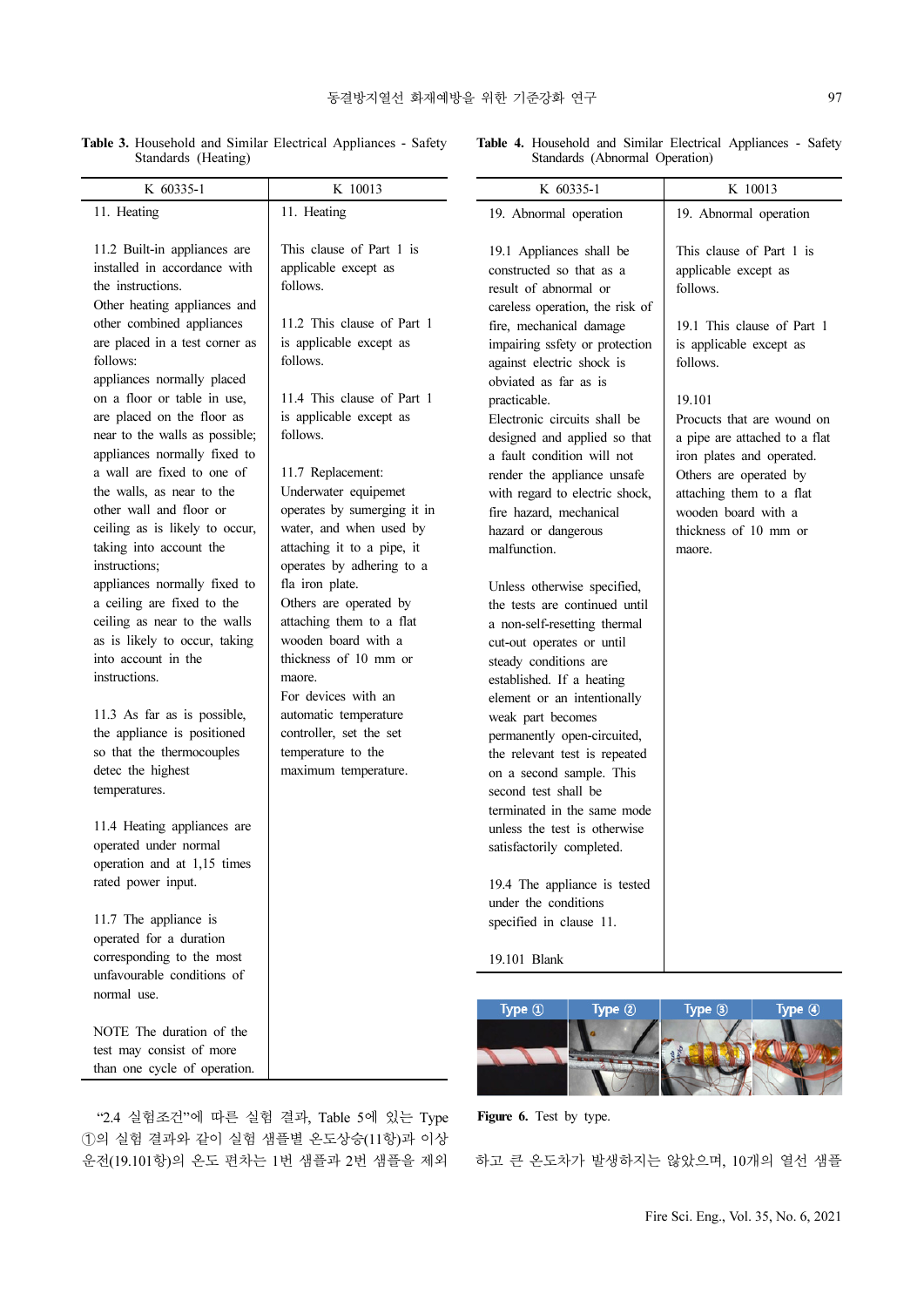| Sample         | 11.<br>Heating | 19.101. Abnormal operation |        |        |                    |  |  |  |
|----------------|----------------|----------------------------|--------|--------|--------------------|--|--|--|
| No             |                | Type ①                     | Type 2 | Type 3 | Type $\circled{4}$ |  |  |  |
| 1              | 68.4           | 55.3                       | 65.2   | 56.5   | 64.3               |  |  |  |
| 2              | 30.4           | 47.5                       | 52.2   | 27.1   | 37.4               |  |  |  |
| 3              | 35.9           | 39.5                       | 40.2   | 28.9   | 33.0               |  |  |  |
| $\overline{4}$ | 57.2           | 53.6                       | 78.3   | 34.5   | 45.4               |  |  |  |
| 5              | : 79.0:        | 78.9                       | 119.0  | 52.3   | 58.1               |  |  |  |
| 6              | 26.2           | 28.0                       | 60.8   | 23.2   | 30.1               |  |  |  |
| 7              | 26.2           | 25.2                       | 57.9   | 27.9   | 47.6               |  |  |  |
| 8              | 29.8           | 27.2                       | 28.4   | 33.0   | 26.8               |  |  |  |
| 9              | $-21.5$        | 20.5                       | 38.0   | 16.4   | 37.2               |  |  |  |
| 10             | 45.6           | 46.4                       | 77.3   | 40.9   | 46.5               |  |  |  |

Table 5. Test Results



Figure 7. Temperature graph (No5-Type① 11).

간 최대 온도차이는 약 58 ℃ (최저: 샘플9-21.5 ℃, 최고: 샘플5-79.0 ℃) 차이를 보였다. 또한, 4가지 설치 사례 가운 데 가장 큰 온도상승에 대한 조건은 사례➁(수도 파이프에 열선을 감고, 그 겉면에 보온재를 감은상태)였으며, 5번 샘 플은 온도상승(11항) 대비 이상운전(19항)의 온도차이가 40 ℃ (11항: 79.0 ℃, 19.101항: 119.0 ℃)로 가장 큰 차이가 발 생하는 샘플이었다. Figure 7은 5번 샘플의 11항(온도상승 시험)이고, Figure 8은 동일 샘플의 19.101항(이상운전시험) 의 온도상승 그래프이다.

## 3. 결론 및 고찰

국가화재정보시스템에 등록된 화재조사 결과 보고서에 서는 수도동결방지기(열선)와 관련된 화재 대부분이 열선 히터부에서 발생한 전기적 아크(단락)로 출화된 것을 주요



Figure 8. Temperature graph (No5-Type $(2)$  19.101).

인으로 분석하고 있다. 이는 열선 히터 피복에서 경년 열화 또는 물리적 균열로 전기적 발화 요인이 발생한 것이다. 이처럼 수도동결방지기(열선) 열선 피복에 직접적인 요

인으로 작용하는 피복제는 화학 성분 배합인지에 따라 열 가소성과 열경화성으로 구분할 수 있다. 열가소성은 열은 가하면 원래 상태로 돌아오는 성질이고, 열경화성은 열을 가하면 다른 물질로 바뀌는 성질인데, 열가소성 재료로는 폴리에틸렌(PE), 폴리스타이렌(PS), 염화비닐(PVC), 폴리바 이닐플루오라이드(PVF), 폴리메틸메타크릴레이트(PMMA), 폴리에틸렌테레프탈레이트(PET), 폴리아마이드(PA), 에틸 렌프로필렌 고무(EPR) 등이 있고, 열경화성 재료로는 페놀 수지, 에폭시수지, Si수지, 멜라민수지, 암모니아수지, 폴리 미드 수지 등이 있다. 다시 말해, 피복제의 화학 성분 배합 비에 따라 유연한 성분과 딱딱한 성분의 장‧단점을 갖게 되 는데, 화학 성분의 배합비로 제작된 열선 제품화 이후, 열 또는 외부 물리적 스트레스에 의해 피복에 균열이 생겨 전 기적 위험요소가 발생하게 되는 것이다(6,7).

따라서, 본 실험을 통해 동결방지열선에 대한 화재예방 강화 방안으로는 해당 전기용품 안전기준(K10013)의 내용 상 열선 피복 성분에 따른 온도 제한 또는 내구성에 대한 화재 안전 기능 강화 방안이 마련되어야 하고, 아울러 실제 설치 사례를 적용한 현실적인 시험조건도 함께 검토되어야 할 것으로 보여진다.

### **References**

1. J. J. Lee and K. H. Lee, "Development of an Anti-Freezing Heating Cable temperature Controller and Its Power Saving Effects Analysis", Journal of the Korean Institute of Illuminating and Electrical Installation Engineers, Vol. 28, No. 10, pp. 101-106 (2014). https://doi.org/10.5207/JIEIE.

98